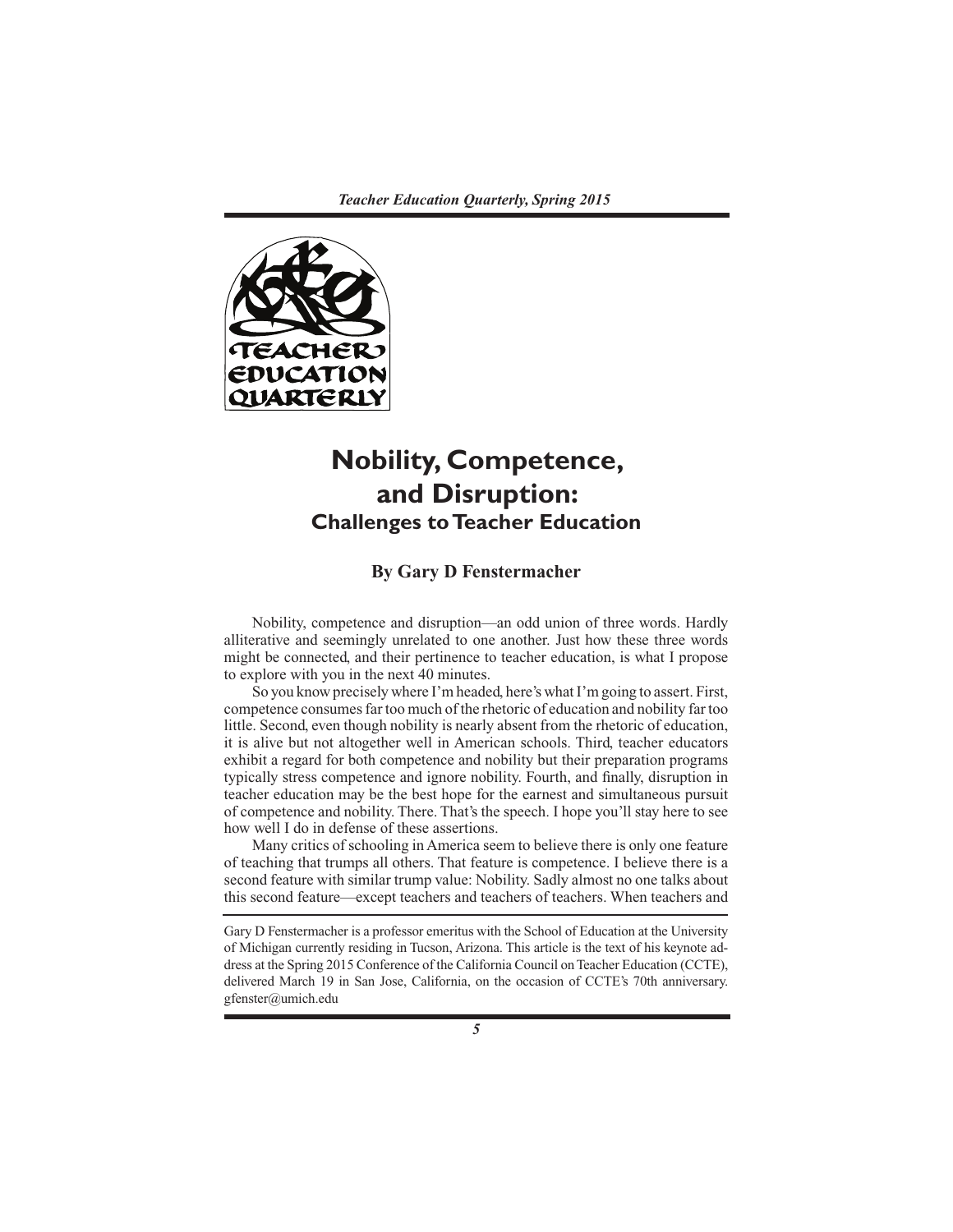teacher educators talk about nobility, they often use different words—caring, helping, empowering, doing good, making the world better. These notions are often the reason young adults become teachers. Once they become teachers, demands for competence—unaccompanied by nobility—become a reason for leaving teaching. I cannot pursue this line of argument any further without defining terms.

Competence is a term in common use in our profession. It is called upon to do a great deal of work in our field. So much so that one is reminded of Humpty Dumpty's response to Alice when she commented on his expansive use of words. "When I make a word do a lot of work like that," said Humpty Dumpty, "I always pay it extra." We educators are seriously out-of-pocket for all the work we make the word 'competence' do. In general, the word refers to the ability to do something well, to having the requisite knowledge and skill to reach a reasonable standard of excellence in one's performance. For our purposes, 'competence' refers to the practical skill of a teacher. In most instances that skill is manifest in fostering mastery of subject matter. As such, competence is situated within the domain of pedagogy, where it often connotes a proficient, perhaps even worthy performance. Defined in this way, competence is frequently accepted as the proper objective of teacher education. That is, the point of teacher education is to prepare candidates for competent performance as teachers of children and youth.

Nobility is different from competence. It is more a trait or disposition than a skill. If you were to look up the word, you would find among its several definitions the following: "having or showing qualities of high moral character, such as courage, generosity, or honor" (*American Heritage Dictionary of the English Language*, 4th edition). I'm going to expand a bit on that definition and use the word 'nobility' as shorthand for morality and courage, as well as three other traits that are related though not typically associated with the term. They are discernment, sacrifice, and passion. Were Humpty Dumpty to see what I'm doing here, he would certainly insist that I, too, pay extra. In this case, I am happy do so.

Morality, in the sense of being a moral person, refers to doing good, to doing the right thing under the circumstances. It encompasses such virtues as justice, fairness, honesty, respect, and compassion. Courage, though often included as part of morality, is here given a separate identity because it figures so prominently in teaching with moral integrity. For example, courage is often called for when a teacher must choose between the evidence of science and the biases of ideology, or take a stand for neutrality against favoritism, or when rising to the challenge of helping students who arrive at the schoolhouse door unready to learn. Discernment is the third element of nobility. It is a variant of thoughtfulness or mindfulness, and comes into play when the teacher draws distinctions and grasps nuances that play a critical role in learning. Sacrifice, the fourth element in this conception of nobility, is the willingness to relinquish a benefit for oneself in order that others may gain benefit. Sacrifice is often a powerful motivator sustaining teachers over time. Finally, the fifth element, passion—it pretty much speaks for itself. It is love for one's work, commitment to doing it well, joy when success is achieved, and perseverance when it is not.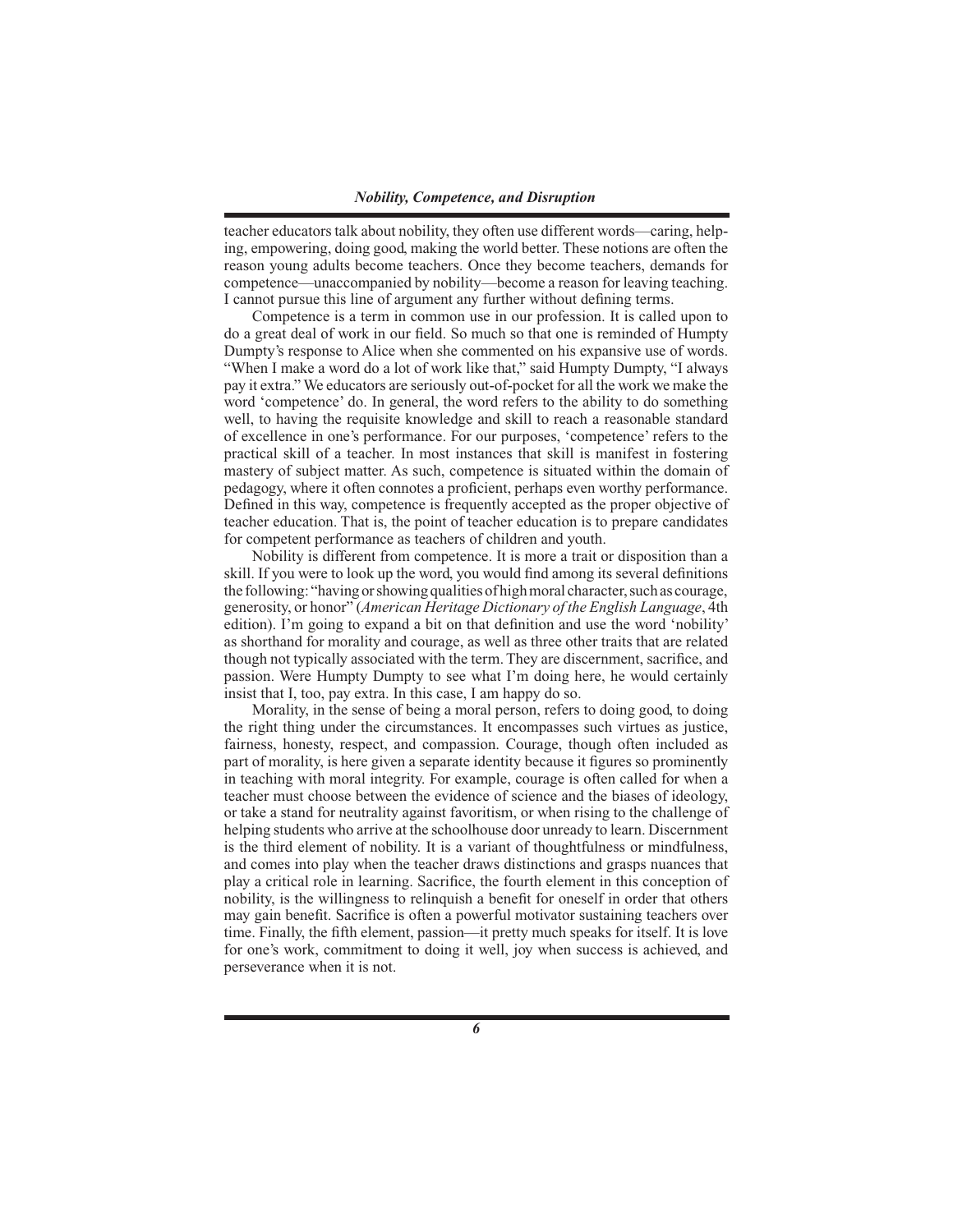*Gary D Fenstermacher*

### **The First Assertion**

With these brief definitions in mind, let's turn to the first assertion: that competence captures far too much of the rhetoric of education and nobility far too little. I doubt you find this claim exceptional so I'll not spend much time with it. The rhetorical flourishes around the notion of competence primarily involve student achievement, wherein teachers are considered primary influences on student achievement—even primary producers of student achievement. Other features in this rhetorical constellation are standardized tests, global competitiveness, common curriculum, readiness for college or career, and accountability. Notions of equity and social justice are also often included in the discourse about teacher competence,

Nobility, on the other hand, is a word barely heard in educational policy circles or from such entities as the U.S. Department of Education, state legislatures, and, yes, even many professional education associations. One might argue that this absence is not due to having anything against nobility, but rather to the fact that nobility, particularly as I'm using it here, is such a morally loaded concept. As such, it should not be a goal of educational policy nor a formal expectation for teaching practice.

Were such an explanation offered by policy makers and educators, it would do more to show ignorance than understanding. Such a position blurs the line between religion or ideology, on the one hand, and moral qualities essential to personhood, on the other. This difference between ideology and morality has been explored in scores of philosophical works, so allow me to develop it by cutting right to the classroom context. Consider how challenging classroom teaching would be if teachers did not invoke such moral traits as kindness, fairness, honesty, and respect, or tried to manage a classroom without turn-taking, sharing, and other forms of reciprocity among persons.

In a three-year study Richardson and I did on how teachers foster or inhibit the moral development of their students, we found that many teachers do not see themselves as engaged in moral education even though they daily remind their students to be honest, to avoid cheating, to take turns, to help other students, to show respect, and to value work done well. When these features of their practice are pointed out to them, many of the teachers in our study were—at first—surprised to find themselves engaged in moral education. I recall one of the teachers saying, "I had no idea how much of my Catholic upbringing has become so much a part of the way I teach."

Spending any time at all in classrooms with an eye open to its moral features deals a great blow to those who would argue that nobility is absent from educational discourse because of its inherently moral properties. Put this realization together with the fact that virtually every philosopher of education from Aristotle to Dewey would not even consider defining the word 'education' absent what I am here calling nobility and you are left to wonder why its features are among the unmentionables of contemporary schooling.

#### **The Second Assertion**

This insight leads us to the second assertion that even though nobility is nearly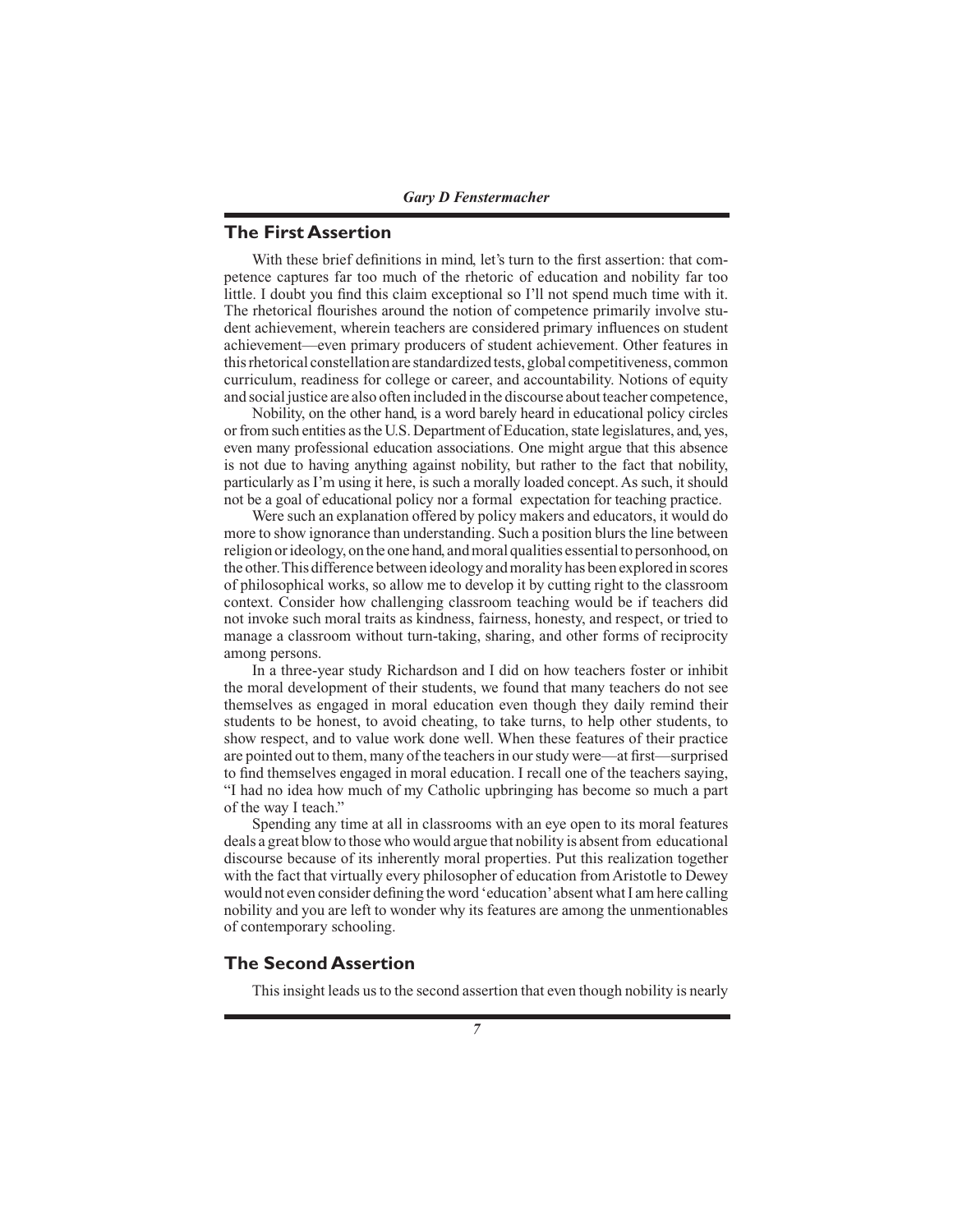absent from the rhetoric of education, it is alive but not altogether well in American schools. I've already mentioned how nobility is alive in the classroom, but only hinted at its state of wellness. It is to this state of wellness that I want to turn. In saying nobility is not well, I mean that its manifestations in practice are frequently naïve or addressed by morphing into just another school subject, as when it becomes a curriculum for character education or civic education.

To say that the moral aspects of teaching are naïve is to say that they are employed with too little understanding of what one is doing. I've already spoken of the teachers in our study who responded with surprise (and in many cases, delight) on learning to recognize the moral dimensions of their practice. Although many of the teachers had what might be considered a subliminal or preconscious sense of how their work called for morality, courage, discernment, and sacrifice, they had not given these features much consideration as key elements of their pedagogy. I suppose that, given the absence of nobility in educational discourse, it should not surprise us that the moral dimensions of teaching are only vaguely understood and little attended to. Yet it also gives cause to wonder whether the teachers of these teachers might also be naïve about nobility. Before moving on to explore that possibility, consider another reason why nobility is not well in American classrooms.

Character education has so many variations that Humpty Dumpty would go broke paying for the extra work. It has been used to refer to moral education, civic education, life skills development, anti-bullying, and even religious education. I treat these programs with some skepticism because they too easily become a substitute for nobility as an essential feature of pedagogy. That is, the ideals and values featured in these programs become something teachers talk about to students rather than incorporate as part of their practice and their expectations for their students' conduct. As an example, consider the difference between the teacher who shows courage and calls for courage on the part of his students, and the teacher who engages his students in the study of courage. While there is certainly value in the study of courage, as it appears in biography, novels, or character education materials, it is an activity quite different from acting courageously and encouraging others to act courageously. This difference between having the idea of courage and possessing courage as a trait of one's behavior has been made many times by ethicists.

I wonder if you might be asking yourself at this moment why I'm going on so much about courage, given that it does not seem to be all that critical to the educative endeavor. I believe it has a central place in education, but we miss that place because the word is so often associated with how we respond to personal threat and danger. In contrast, when a teacher asks a student to try a new learning task or grapple with an unfamiliar problem, that teacher is asking the student to be courageous. By understanding that courage is in play when the teacher asks for new or unfamiliar engagement, the teacher responds differently to the student than is the case when the request to engage rests solely on authority. When a teacher addresses a student's fear for algebra, public speaking, or solo performance with the understanding that a call for courage has been made, it leads not only to a different pedagogical response but also to moral enhancement for the student,

Character as a subject of study can support the teacher in this endeavor, but it is not a substitute for the teacher's own attention to and encouragement of traits of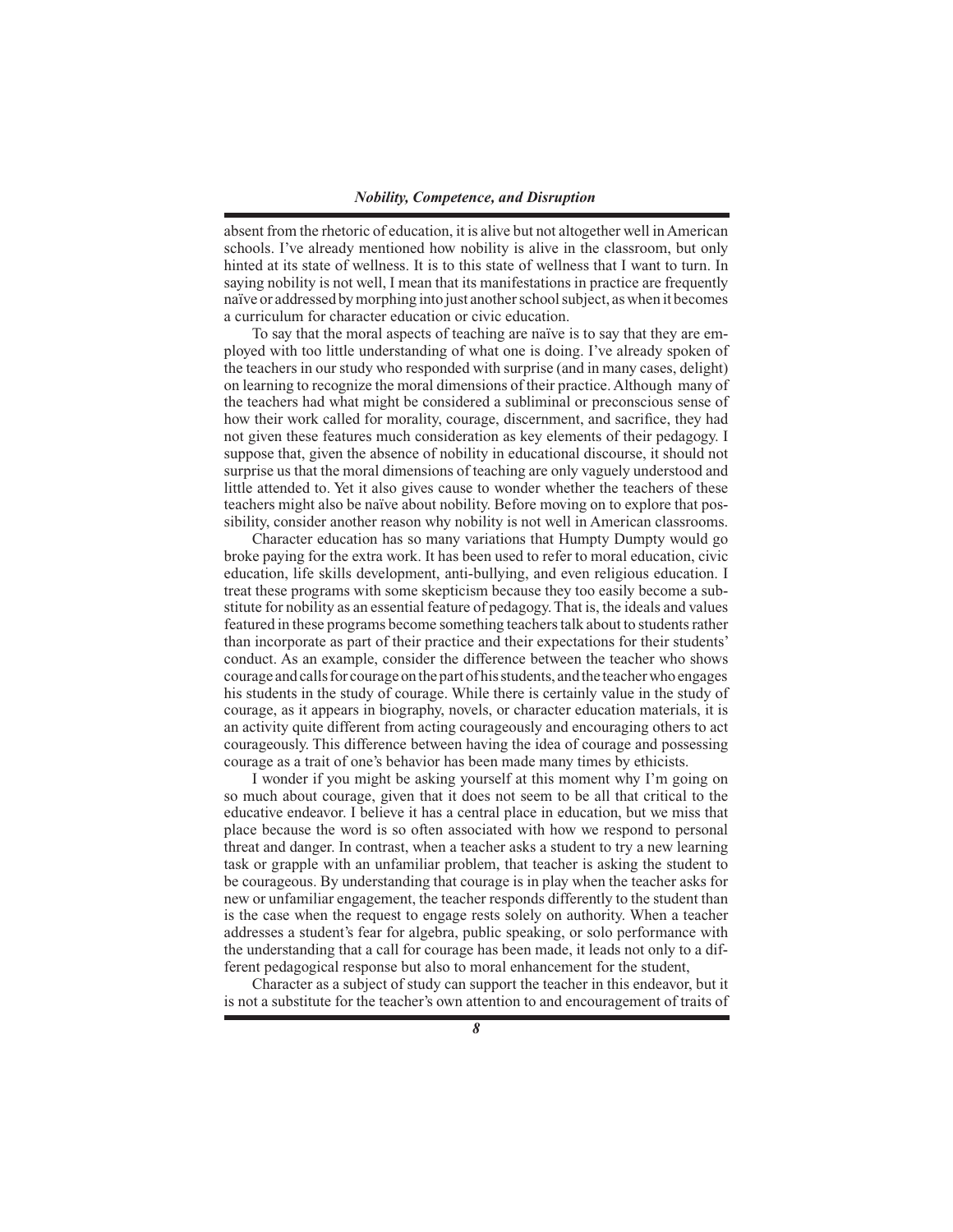character. Character education programs—the good ones—can serve as a means for giving permission to teachers to address matters of nobility, and they can alert students to the place that nobility has in the life of the school, but character education programs are not a substitute for a teacher's nourishing the development of character in the course of normal, everyday instruction.

In exploring the second assertion, that nobility is alive but unwell in the classroom, I've argued that acts of nobility occur all the time in classrooms—indeed it is difficult to imagine teaching taking place without elements of nobility—but that these acts are poorly understood and inadequately pursued by teachers. It leaves one wondering if the teachers of these teachers understand the place of nobility in the pedagogical development of their students. That query is the segue to the third assertion, that teacher educators, in general, exhibit a regard for nobility but their preparation programs typically aim for competence and ignore nobility.

#### **The Third Assertion**

I would like to approach this claim obliquely, with a bit of autobiography. In the early 1960s, several professors in the School of Education at Cornell University sought funding from the federal government under legislation known as the National Defense Education Act. The presumptive purpose of that Act was to increase the technological sophistication and power of the United States. One section of the Act included generous fellowships for doctoral study. To compete for this fellowship support, these Cornell faculty members submitted a proposal that was heavily biased toward study of the liberal arts, with limited consideration for education courses. Their proposal for advanced study in the history and philosophy of education was funded, and I was among the fortunate recipients of that fellowship.

The adviser assigned to me on entering the program was a philosopher of education who was devoted to the work of John Dewey. He told me it was important for me to be qualified in the discipline of philosophy and that I should enroll in graduate courses in that department and return to the school of education after completing at least a year and a half of study there. Obedient novitiate that I was, I followed his instructions. I'm afraid I went overboard. When I sat for my doctoral examinations, I had completed just two courses and two seminars in Education; all the rest was in philosophy, with a few in psychology. My adviser seemed delighted with my studies, but I would soon learn that employers had a different perspective.

Upon accepting my first faculty position at the University of California, Los Amgeles, it did not take long to discover that I was well-prepared in a discipline of little interest to most of my colleagues and ill-prepared in the field that was providing my paycheck. I floundered for two years and finally mustered the courage to see the dean to confess that I was a disaster at what I had been hired to do. He listened to my lamentation, asked a few questions, then offered the following comment:

I don't see a great problem here, Gary. After all John Dewey was trained in philosophy. Perhaps you might turn out to be the next Dewey. If that's going to happen you need to know what teaching and schooling are all about, and you need to have a deeper understanding of teacher education. To take care of the first, I can arrange for you to join a teaching team at the University Elementary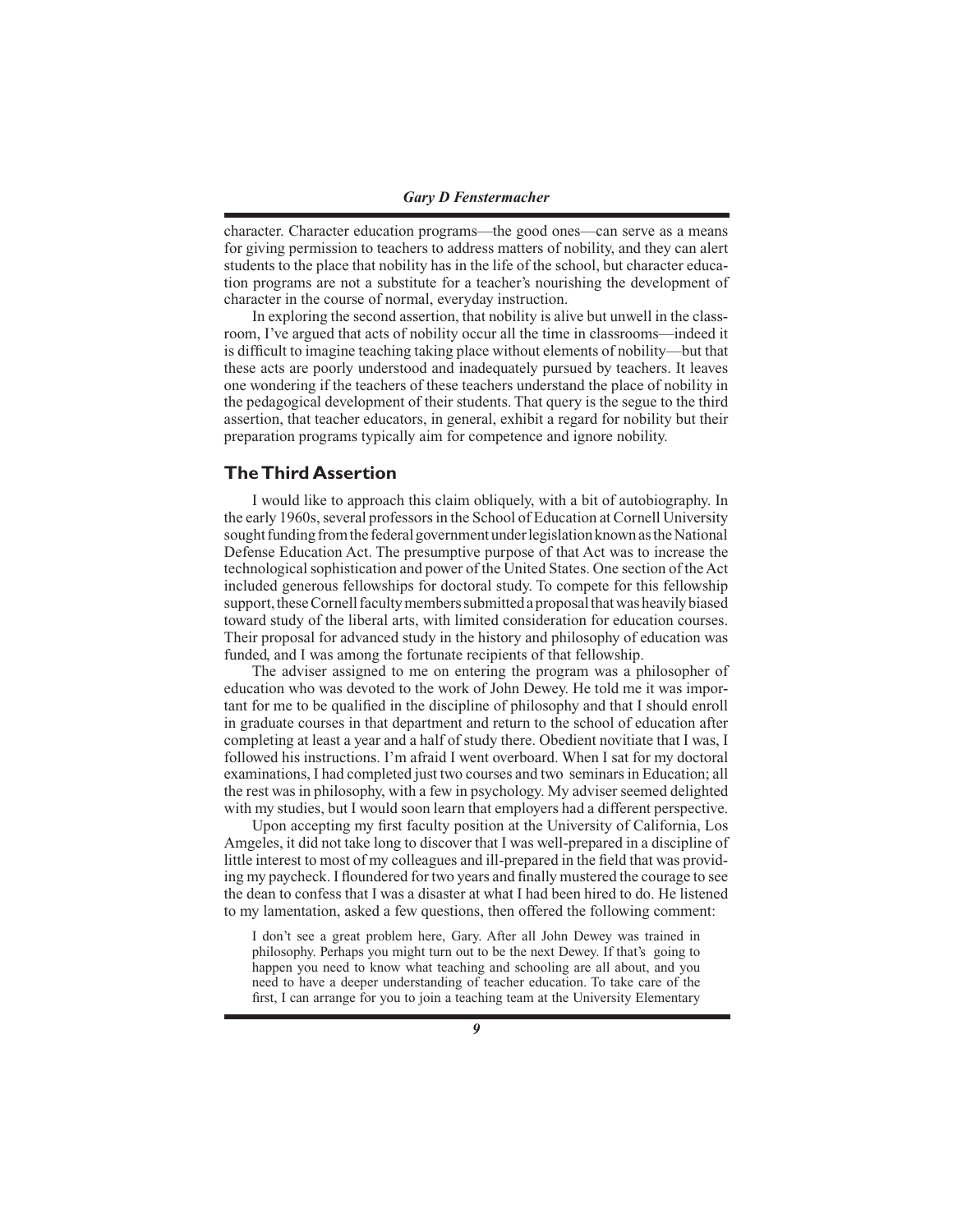School. But if I do that, you must agree to stick with the work for at least a year. To handle the second, gaining an understanding of teacher education, I'll appoint you as assistant to the director for the Laboratory in Teacher Education, but not until you've finished at least a full year at the elementary school. The other thing I'll do, starting right now, is appoint you as one of our representatives to CCET [California Council for the Education of Teachers, the predecessor to CCTE].

The dean was John Goodlad. I'm paraphrasing his words because I was too stunned at the time to recall them with any precision. Me, the next John Dewey? Nice try; I hardly knew who John Dewey was, as the name and the work were entirely ignored in Cornell's department of philosophy. Me, a teacher in an elementary school classroom? Ha! What an embarrassment it would be, to be a professor of education showing up in an elementary school unable to differentiate wait time from seat time, or phonics from whole language. And what the hell was CCET? I was but five months away from finding out, when I arrived at the Miramar in Santa Barbara for the 1971 spring conference.

I left that meeting with three impressions—all easy to recall because that meeting was a turning point in my career. The first is that these people are about the most gracious, most considerate professionals I had ever encountered, as a client or a colleague. So very different from the impersonal, Vulcan mind-meld colleagues I encountered at meetings of the American Philosophical Association or the Philosophy of Education Society. CCET members clearly cared, not simply about the topics under discussion but about including me in them. My second impression is that these people had fun; they laughed a lot and took pleasure in one another's company. This impression of teacher educators was later validated at Virginia Tech, the University of Arizona, the University of Michigan, and scores of other teacher education programs I visited as part of research projects or as a member of accreditation teams. I admit, though, that my warmest memories of professionals good and true, as well as the most fun I've ever had in any professional association, was with CCET.

So, warmth, graciousness, laughter, and commitment were part of the first two impressions. The third impression was that the discourse did not push very far into the theory or research in teacher education. Much of it appeared focused on state regulations, accreditation, and what was happening at other teacher preparation programs. In subsequent years, after I became more conversant with the field, I would find this discourse valuable. But neither then nor now is it a discourse that interrogates dominant paradigms, pushes at the epistemic and moral foundations of teacher education, or reframes notions of pedagogy and its articulations in American schooling. I know that such explorations are a lot to ask of any association or conference, but these are the explorations that should be logically prior to such topics as regulation, accreditation, and program development.

Wait! That's way too glib. Of course deep and critical inquiry should be logically prior to the institutional and administrative features of what we do. Everybody knows that. But our capacity to do it is limited by the fact that we are, to use the much-worn airplane analogy, always in flight, and almost never parked at the hanger where major overhaul occurs. That makes it very difficult for us to perform as pilots, aerodynamic engineers, and theoretical physicists at the same time. I'm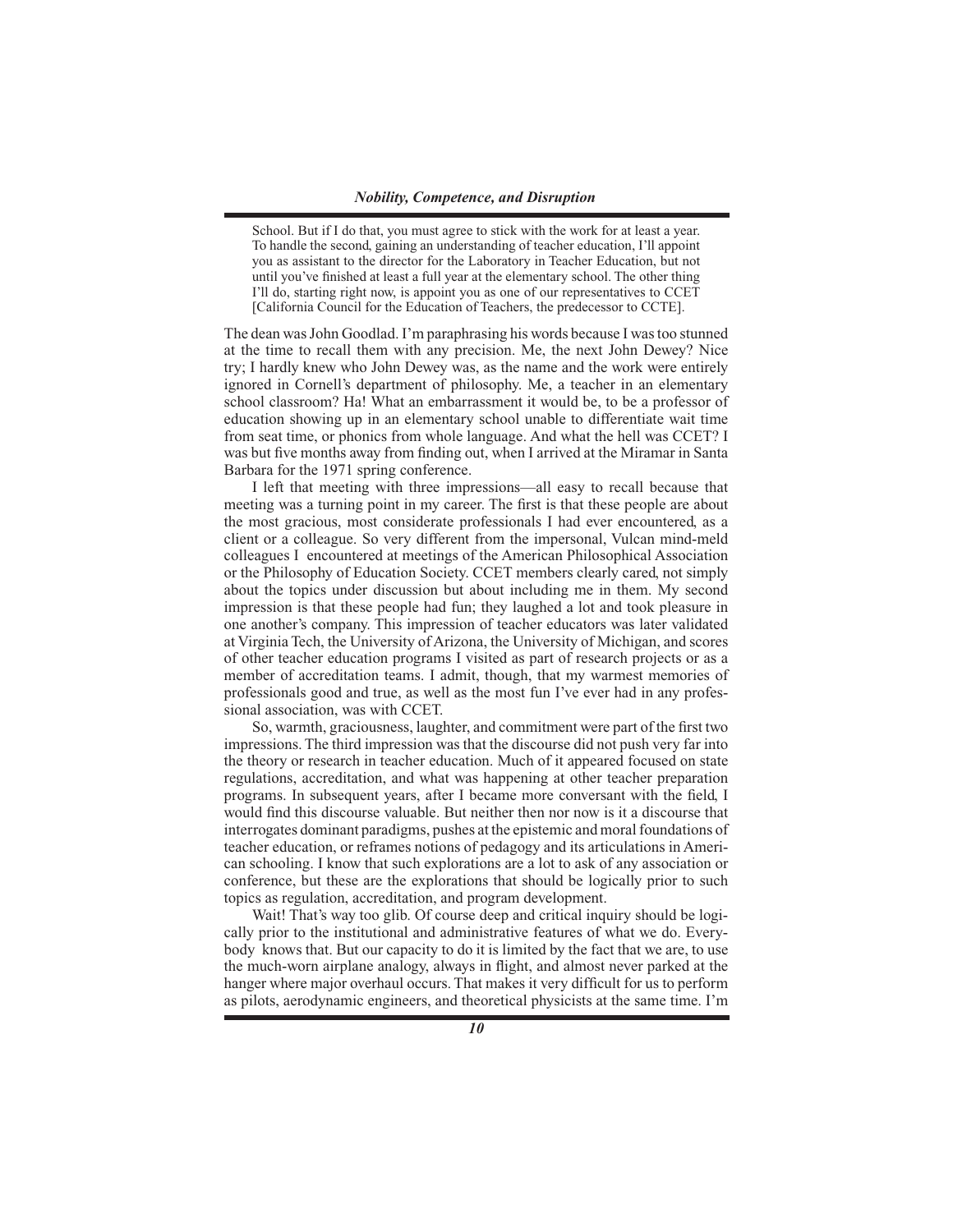sympathetic to this predicament, but there is a steep price to be paid for this deflection of fundamental questions. Consider the rather bold claim Lee Shulman made several years ago in a brief essay entitled "Teacher Education Does Not Exist." Because Shulman is always worthy of quoting at some length, I'm going to do just that. He states:

We must rapidly converge on a small set of "signature pedagogies" that characterize all teacher education. These approaches must combine very deep preparation in the content areas teachers are responsible to teach (and tough assessments to ensure that deep knowledge of content has been achieved), systematic preparation in the practice of teaching using powerful technological tools and a growing body of multimedia cases of teaching and learning, seriously supervised clinical practice that does not depend on the vagaries of student teaching assignments, and far more emphasis on rigorous assessments of teaching that will lead to almost universal attainment of board certification by career teachers. The teacher education profession must come to this consensus; only then can accreditation enforce it. Commitment to social justice is insufficient; love is not enough. If we do not converge on a common approach to educating teachers, the professional preparation of teachers will soon become like the professional education of actors. There are superb MFA programs in universities, but few believe they are necessary for a successful acting career.

What I understand Shulman to be asserting here is that if teacher educators do not coalesce around a small set of signature pedagogies, their programs will be thoroughly marginalized. His reference to signature pedagogies derives, I believe, from preparation programs for lawyers, physicians, and the clergy, where there is a good deal more agreement on the necessary procedures, experiences, materials and assessments for effective preparation. Moreover, it is clear, given the title Shulman gave to his commentary ("teacher education does not exist") that he believes there are currently no signature pedagogies in teacher education.

Though Shulman often razzes me that I've gained far too much success from critiquing his work, this is an occasion to praise his advocacy for signature pedagogies. The formulation of such pedagogies is critically important work for teacher education. I do want to add, however, that what makes a pedagogy "signature" is more than its being adopted as a much-used and honored means of preparing professionals. It is also the aims of that pedagogy and the ideals that undergird it. A pedagogy for the preparation of lawyers that failed to achieve justice and fairness would not be a candidate for signature status. A pedagogy for the preparation of physicians that failed to address standards of care and well-being would not be a candidate for signature status. A pedagogy for the preparation of teachers that fails to address and sustain nobility has no claim to signature status.

In search of a signature pedagogy for teacher education, consider what the simultaneous pursuit of competence and nobility might look like. In the course of the work Richardson and I did on the moral aspects of teachers' work, we drew a distinction between the methods teachers used to convey subject matter and the manner they expressed as they went about this work. For example, instructional activities like explaining, describing, appraising, assigning, and grouping can be undertaken with kindness, fairness, and integrity—or, in contrast, with meanness,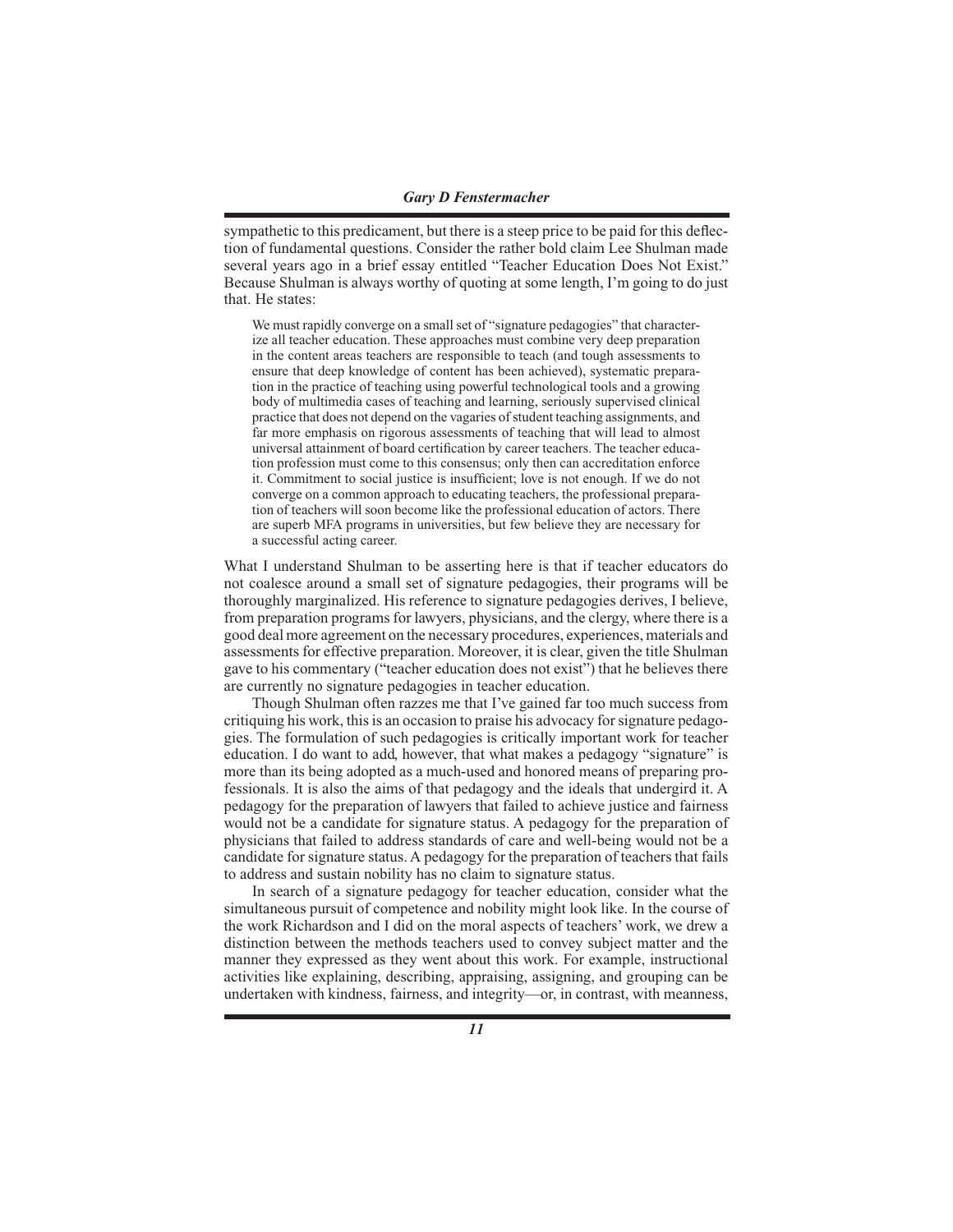authoritarianism, or unfair advantage for a subset of students. In actual practice, method and manner are interconnected and seamless. Richardson and I separated one from the other as an analytical device, as a way, if you will, to gain access to the moral aspects of teaching. It also permitted us to better understand how competence, in this case in the form of methods, and nobility, in the form of manner, can be complementary to one another and simultaneously pursued.

The teachers we studied were typically unaware of the moral dimensions of their practice and hence unable to reflect on and perfect these aspects of their practice. Our separation of manner from method gave the teachers a way to see and ponder the moral dimensions of their work. Unaware of these dimensions, they cannot reflect on the integration of method and manner and how that integration might enhance their effectiveness and their satisfaction with their work. Yet another cost of blindness to the moral work of teaching is the loss of opportunities for a teacher to explore his or her own moral conduct—both in the persona of teacher and as a member of the human community.

Our research is but one approach teacher educators might employ to engender nobility along with competence. There are quite a number of other approaches, to be found, for example, in the work of Elizabeth Campbell, William Damon, David Hansen, Nel Noddings, Hugh Sockett, and the volume edited by John Goodlad, Roger Soder, and Ken Sirotnik (*The Moral Dimensions of Teaching*). A recent work by Matthew Sanger and Richard Osguthorpe, entitled *The Moral Work of Teaching and Teacher Education*, does a splendid job of pointing teacher educators to the construction of pedagogies that integrate competence and nobility.

We have reached the point of being able to raise the question that takes us to the fourth and final portion of this address: How might teacher educators coalesce around a limited number of signature pedagogies whose aim is competence and nobility?

# **The Fourth Assertion**

There are three key words in the title of this address: Nobility, competence, and disruption. So far we have dealt with just the first two. It's time to consider disruption. The meaning most often associated with this term is "to throw into confusion or disorder" (*The American Heritage Dictionary*, fourth edition). This is certainly the sense of disruption in use when describing the impact of the Internet on brickand-mortar retail business. It is what Amazon did to Barnes and Noble, Borders, and Circuit City; what the iPod and MP3 players did to record and CD stores; what Internet streaming is doing to broadcast and cable television. Disruption of this kind was, at first, seen as destructive and hurtful. Today it is among the desiderata of American business, something that professors of business praise and corporate CEOs chase.

Teacher education, as practiced in institutions of higher education, has experienced a modest degree of disruption from the likes of alternative certification, Teach For America, Internet course providers, and occasional efforts at fundamental reform, such as the Holmes Group. The response to these modest disruptions, as I see it, has been to go on the defense, often redoubling our efforts to do better what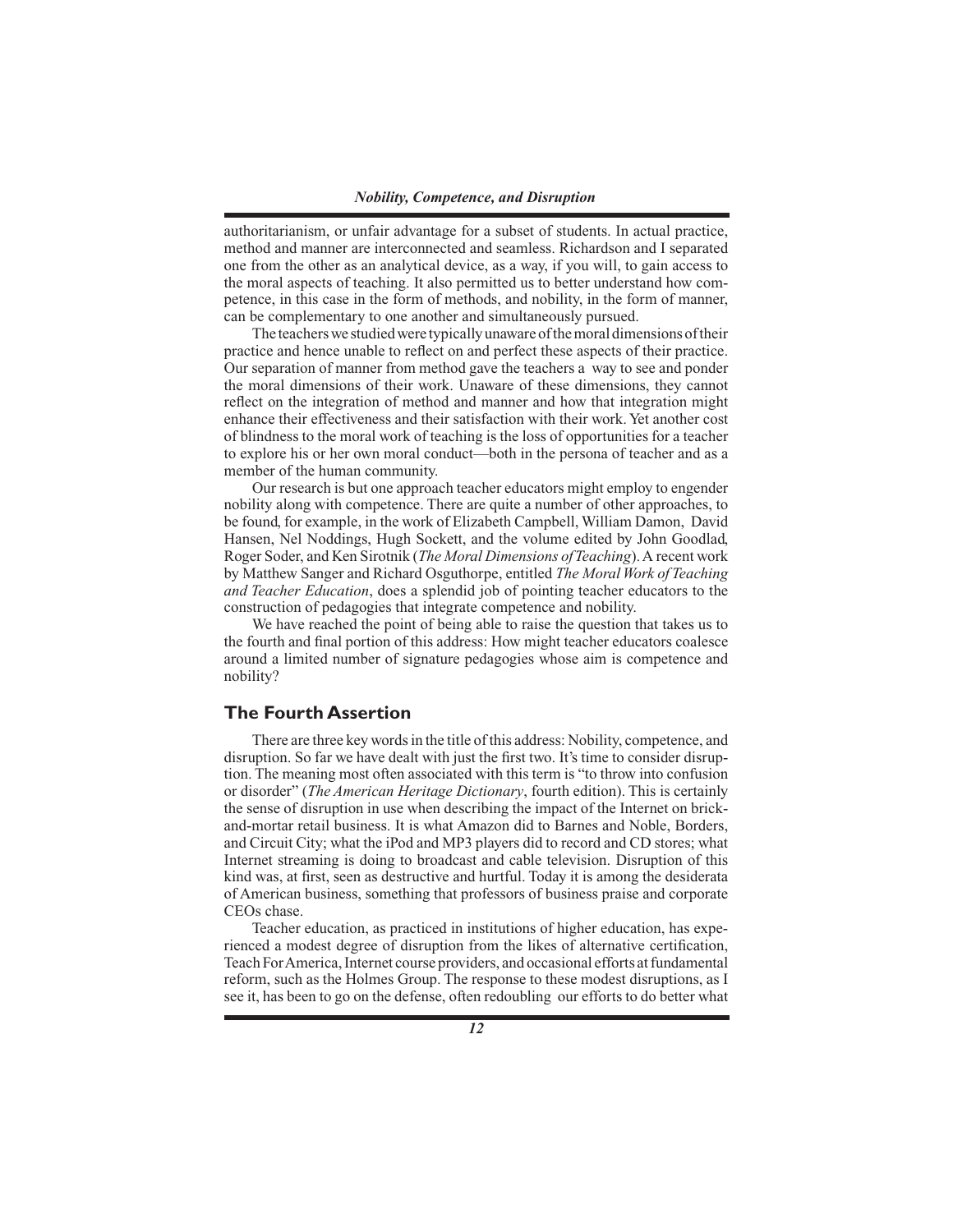we've been doing all along. You will not be surprised to learn that this course did not work for Borders or CD stores.

Teacher education is not entirely blameworthy for its response to disruption. The colleges and universities where so many teacher prep programs are situated share a significant portion of responsibility. Too often teacher education is an incidental feature of their mission and they do little to close the gap between academic research and professional practice. The K-12 system also shares a measure of blame for its relative lack of consideration for initial and continuing teacher education and its frequent unwillingness to allocate resources to collaboration with higher education. The educational policy environment is blameworthy, too, as has become so concentrated at state and federal levels where the abiding interest is in outcomes more grossly economic than grandly educative.

This is not an easy arena for teacher education. Caught between the competing demands of higher and K-12 education, situated in a policy environment that runs counter to many of the core values of educators, while bereft of signature pedagogies that validate the field, significant disruption to teacher preparation as we know it is not a matter of if, but when. The question, as always, is whether we are the disrupters or the disrupted. The historical record indicates that the disrupted are highly unlikely to be the disrupters. But history is yesterday and possibility is tomorrow. Consider how we might embrace the possibilities.

One way already well known to you is the now quite large body of research on effective teaching. This research needs to be translated for practice, as William James pointed out so powerfully in his *Talks to Teachers*. This translation is a key task for the construction and adoption of signature pedagogies that foster competence. Another resource is the previously mentioned studies of the moral work of teaching, which provide much of the groundwork for fostering nobility. This commitment to nobility is further enhanced with the work on democracy and education, as developed by John Dewey and such contemporary scholars as Amy Gutmann, Diane Ravitch, Eamonn Callan, Benjamin Barber, and John Goodlad and his colleagues at the Institute for Educational Inquiry. A third line of development is the work by philosophers and educational theorists on the practical—on how the pursuit of the practical, properly conceived, is as intellectually demanding and enriching of life as the pursuit of the theoretical. Thanks to the work of the Carnegie Foundation for the Advancement of Teaching—where Ernest Boyer and Lee Shulman and his colleagues have done so much to advance the scholarship of teaching and learning—teacher educators have a trove of resources for building signature pedagogies. Finally, there is an extensive body of work on the formation of networks and partnerships to encourage renewal of both teacher education programs and school-university relationships.

In short there is a large and powerful body of knowledge and understanding with which to design and adopt a limited number of signature pedagogies, and with these pedagogies, to lay claim to a different, richer, far more robust concept of best practice than the one in common use today.

Even with these signature pedagogies in hand, teacher educators may not be able to control the disruptive forces that surround their work. For, in addition to how we do teacher education, there are matters of where and when it is done. In the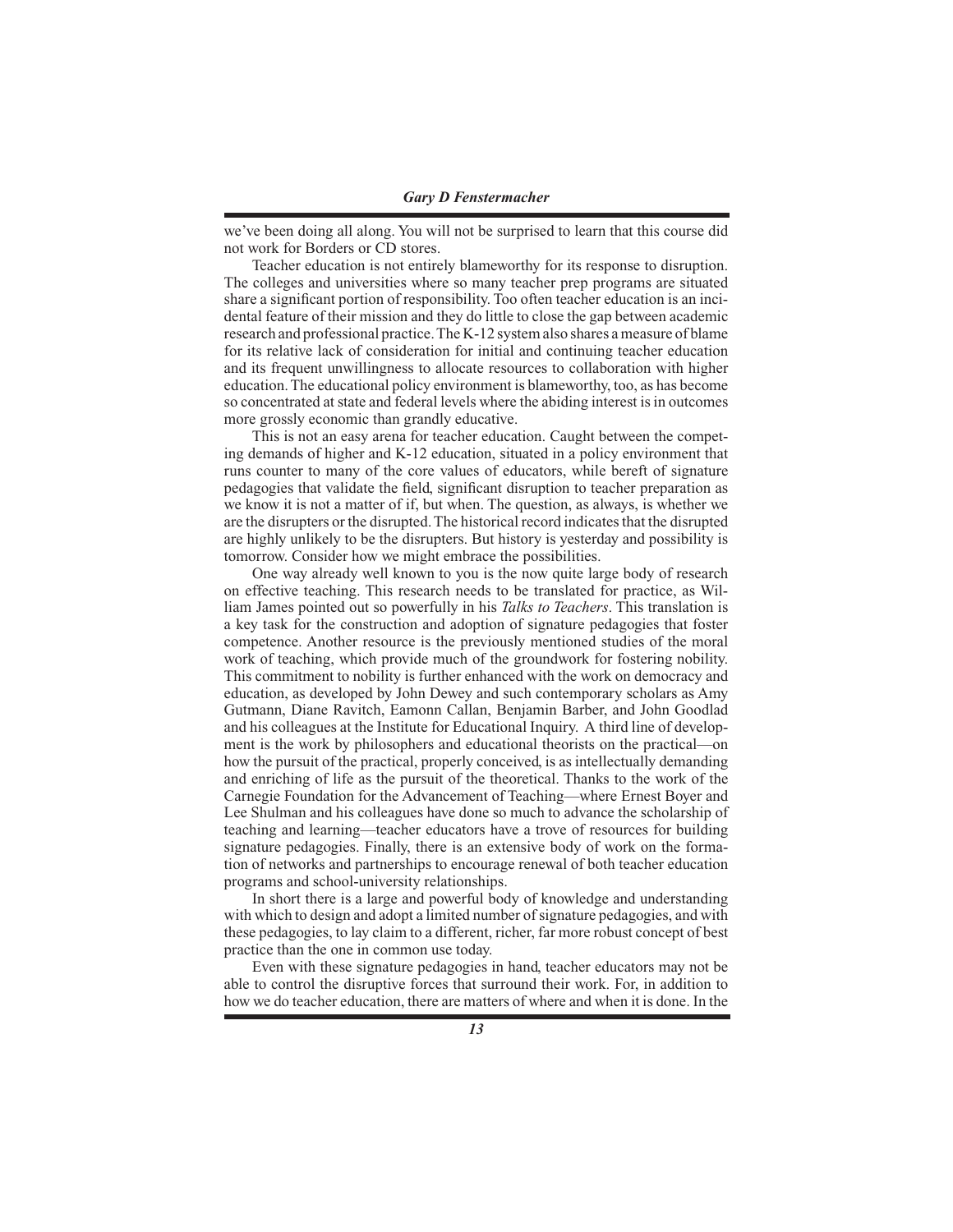case of where, the geography of teacher education may act as a limit on forming and deploying signature pedagogies. That is, where teacher education occurs—in universities, in teachers colleges, in school districts, in the spaces between—interacts powerfully with how it occurs.

The question of when initial teacher preparation should occur opens a reconsideration of how internships, observations, course work and student teaching are sequenced across the program. Most of us are accustomed to thinking of teacher education occurring before a teacher teaches. What might happen if that sequence is turned on its head, where teacher education occurred after the candidate has taught? It sounds counter-intuitive at first, yet consider the higher levels of satisfaction reported by many teacher educators when their students have had experience as teachers. Perhaps a well-mentored student teaching course should precede rather than follow other coursework in teacher education?

The development and successful implementation of signature pedagogies depends not only on our answers to how, but also to our decisions about when and where. Indeed, if teacher educators are to be disrupters rather than the disrupted, they must articulate and advocate for all three. Whatever the shape and substance of this articulation, it will be incomplete if it lacks nobility. Without nobility, teacher education is far less a calling and far more a chore. Without nobility, teacher education may serve competence but it does not serve what Aristotle called the greatest good, *eudaimonia*—often translated as happiness but far better translated as human flourishing.

#### **Conclusion**

Nobility, competence and disruption—an odd union of three words. Hardly alliterative and seemingly unrelated to one another. Just how these three words might be connected is what I hope I have succeeded in showing. I confess to a bit of sleight of hand here, as I could have said that true competence includes morality, courage, discernment, sacrifice, and passion. But separating nobility from competence, like the separation of manner from method, is a way of insisting that we do not lose sight of nobility while engaged in the pursuit of competence. With such a rich distinction in hand, Humpty-Dumpty would not need to pay anything extra. Indeed, I believe it would result in a tidy credit to his account.

Enough. It is time to close. Before I do so, I want to wish a heartfelt happy 70th anniversary to CCTE. It is an organization that has meant much to me over the years and brought so many good things to my career as an academic and teacher educator. So, allow me to end with this wish for you: May you experience the delight and the privilege of being asked to address this remarkable group some ten years after your retirement. It is a high honor for me—an honor clearly made possible by your graciousness, your passion, and your courage … in short, your nobility. Thank you.

# **References**

Alexander, R. (2000). *Culture and pedagogy*. Oxford, UK: Blackwell.